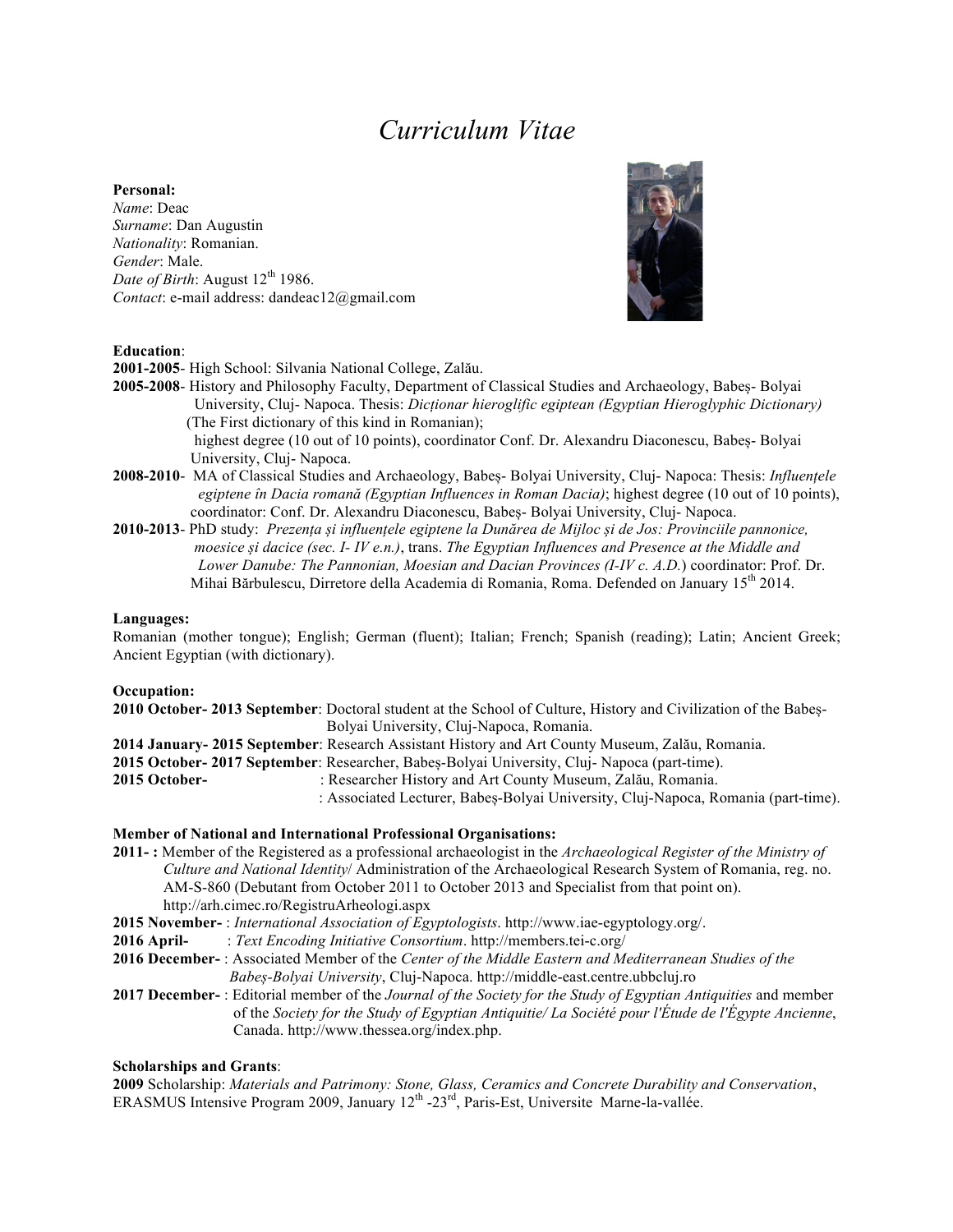**2010** *International training excavation in Porolissum,* organized by: Winckelmann-Institute al Humboldt-Univeristät zu Berlin, Facultatea de Istorie și Filosofie- Babeș- Bolyai University Cluj-Napoca, Archaeology of the Roman Provinces and Institute of Archaeology of the University of Cologne/Köln, Restoration adn Conservation Depratment of Fachhochschule from Erfurt and Architecture Institute Budapest University of Technology and Economics. Coordonators (alfabetical order): Dr. cand. Ágnes Alföldy-Găzdac, Lector Dr. István Bajusz, mag. Gregor Döhner, Dr. des. Manuel Fiedler, Prof. Dr. Thomas Fischer, Prof. Dr. Nicolae Gudea, Dr. Constanze Höpken, Dr. Susanne Jahns, Prof. Dr. Christoph Merzenich, Dr. cand. Szilamér-Péter Pánczél, Dr. Veit Stürmer, Dr. cand. Lóránt Vass, Prof. Dr. Zsolt Vasáros.

**2010 October- 2013 September** Doctoral Scholarship in POSDRU *"Studii doctorale inovative într-o societate bazată pe cunoaştere"* Grant– ID 60185.

**2012 May-July** Research Scholarship Accademia di Romania, Roma*.*

2015 Bavarian State Government Bursary for Eastern European young scientists for participating to the 23<sup>rd</sup> Limes Congress.

**2015 October- 2017 September** *Romans 1 by 1. Incursion in the Population of Roman Dacia and Moesia*, Project no. PN-II-RU-TE-2014-4-0488, director Dr. Rada Varga (Babeș-Bolyai University).

2016 *EpiDoc and Digital Classics* Workshop, Babeș-Bolyai University, Cluj-Napoca, 28<sup>th</sup> March-April 1<sup>st</sup>, taught by G. Bodard (University of London), S. Stoyanova (King`s College London), P. Yordanova (University of Sofia).

## **Teaching**:

**2011**: November-December- Seminar- Departament , Classical Studies and Archaeology, Babeș- Bolyai University, name of the course: The History of Romania. Part II. Roman Dacia.

**2015**: October to present- Departament of Classical Studies and Archaeology, Babeș- Bolyai University, name of the course: Introduction in Egyptology.

# **Publications: Books:**

**2016** 1. Ioan Piso, Dan Dea**c**, *Inscriptiones Daciae Romanae.IV.3. Supplementum I. Inscriptiones laterum musei Zilahensis*  Cluj-Napoca, 314 pp.

### **Edited books: 2015**

- 1. S. Cociș-V.A. Lăzărescu-M. Gui-D. Deac, Ad finem Imperii Romani. Studies in Honor of Coriolan H. Opreanu (Bibliotheca Ephemeris Napocensis 8), Cluj-Napoca, 390 pp.
	- **2018**
- 2. Dan A. Deac (editor), *Dacia Porolissensis. A Roman Province at the Fringes of the Roman Empire*, Archeopress, Oxford- Work in progress, to be published in 2018.

# **Studies&Articles:**

**2010** 1. Dan Deac, *Trei statuete de tip ushabti din colecția Muzeului Național Secuiesc*, in: *Acta Siculica* 2010, Sf. Gheorghe, p. 219-225.

**2011**

- 2. Dan Deac, Radu Zăgreanu, *Monumente funerare cu reprezentarea lui Iupiter Ammon în Dacia Porolissensis,* in: *Acta Musei Porolissensis* XXXIII/2011, Zalău, p. 161-172.
- 3. Dan Deac, *A Pharaoh Depiction in Roman Dacia*, in: *Ephemeris Napocensis* XXI, 2011, Cluj- Napoca, p. 111-114. **2012**
- 4. Dan Deac, *Note on Apis Bull Representations in Roman Dacia,* in: *Ephemeris Napocensis* XXII, 2012 Cluj- Napoca, p. 222-234.
- 5. Dan Deac, *A Reconsideration of the so called Isis statuette from Porolissum,* in: *Analele Banatului* XX, 2012, Timișoara, p. 85-90.
- 6. Dan Deac, *Romanized Egyptian Gods from Porolissum,* in: *Sargetia* S.N. 3, 2012, p.159-174.
- 7. Dan Deac*, Un monument egiptizat din Dacia Porolissensis*, in: *Marmația* 10/1, 2012, Baia-Mare, p. 193-205. **2013**
- 8. Dan Deac, *Negotiating with the Dacians. The Case of Marcus Ulpius Celerinus, `interprex dacorum`*, Ephemeris Napocensis XXIII, 2013, p. 313-322.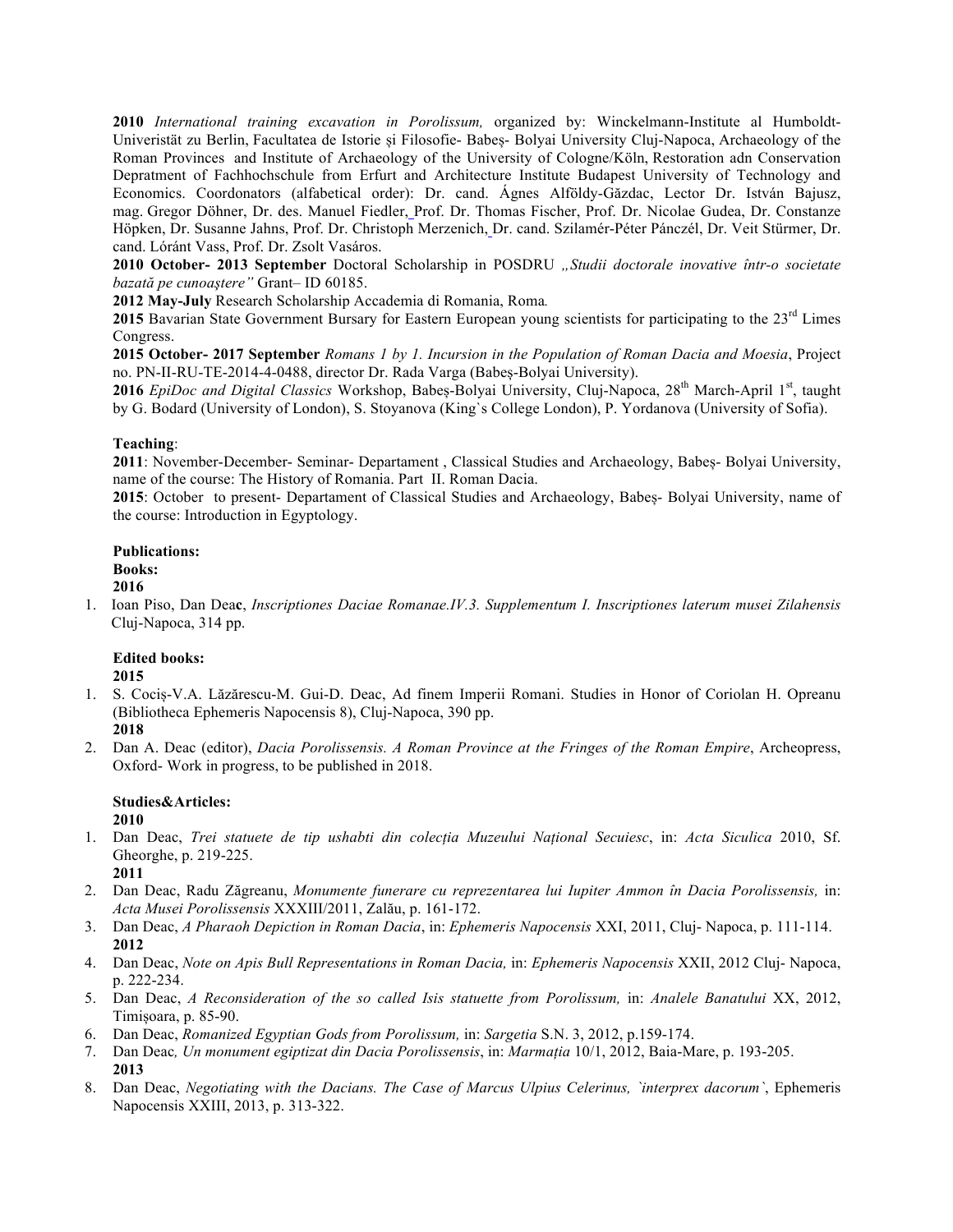- 9. Dan Deac, *Drei neue ägyptische Ushabti Statuetten von Aquincum (Pannonia Inferior),* in *Acta Archaeologica Akademiae Scientiarum Hungariae 64-1*, 2013, p. 131-138 (German version with minor changes of **no. 1**).
- 10. Dan Deac, *Being an Isiac in Potaissa. Short Remarks on RICIS* 616/0102 (= *CIL* III 882) in ReDIVA I, 2013, p. 65- 73.
- 11. Dan Deac, *The Toponymy of Dacia Porolissensis in the Light of Recent Research*, in Ephemeris Napocensis XXIII, 2013, p. 261-270.
- 12. Mladen Tomorad, Dan Deac, *A Pseudo-Shabti Statuette Discovered in Tibiscum (Dacia Superior)* in Acta Musei Porolissensis XXXV, 2013, 222-234.
- 13. Dan Deac, *Comunitatea isiacă din Callatis*, In Memoriam Liviu Măruia. Interdisciplinaritate în Arheologie și Istorie (Arheovest I), Szeged 2013, p. 183-189.
- 14. Dan Deac, *Gottheiten mit Ursprüngen aus Ägypten in der wespontischen Poleis (von 3Jhr. vor Chr. bis zur Eroberung durch die Römer). Kurze Einfürung*, in Ephemeris Daco-Romana XV, 2013, p. 175-182 (addendum Ephemeris Daco-Romana XVIII, 2016, p. 179-180). **2014**
- 15. Dan Deac, *Imitating the Egyptian Hieroglyphic Script in the Roman Era. The Case from Potaissa (Dacia Porolissensis)*, Zeitschrift für Agyptische Sprache und Altertumskunde 141, 2014, p. 34-38 (This is a shorter version of **no. 7**).
- 16. Dan Deac, Rada Varga, *Isiac Cults in the Settlements of Apulum (Dacia Apulensis)*, Bibliotheca Isiaca III, Toulouse, 2014, 11-19.
- 17. Radu Zăgreanu, Dan Deac, *New Data on Roman Art and Sculpture in Porolissum*, Ephemeris Napocensis XXIV, 2014, 209-220**.**

**2015**

- 18. Dan Deac, *Ancient Egyptian Artifacts from Romania. Their Research and Future Perspectives,* Research of history and culture of Ancient Near East and Ancient Egypt in Southeastern Europe (Archaeopress Egyptology 8), Oxford 2015, p. 117-119.
- 19. Dan Deac, *History and Culture of Ancient Egypt and Ancient Egyptian Collections in Romanian Institutions. Bibliography of Works Written by Romanian Scholars*, Research of history and culture of Ancient Near East and Ancient Egypt in Southeastern Europe (Archaeopress Egyptology 8), Oxford 2015, p. 267-270.
- 20. Dan Deac, *Graffiti aus Dacia Porolissensis (I)*, in S. Cociș-V.A. Lăzărescu-M. Gui-D. Deac, Ad finem Imperii Romani. Studies in Honor of Coriolan H. Opreanu, Cluj-Napoca, 2015, p. 91-96.
- 21. Ioan Piso, Dan Deac, Radu Zăgreanu, *Epigraphica Porolissensia I*, in: ActaMP XXXVII, 2015, p. 215-229. **2016**
- 22. Dan Deac, Emanoil Pripon, *Priapea Daciae.* A New Statuette Depicting Priapus from Porolissum, StudiaUBB 61/1, Cluj-Napoca, 2016, p. 152-160.
- 23. Dan Deac, Graffiti *on Ceramic Medallions Depicting Isis and Sarapis from Roman Dacia*, in: R. Ardevan, E. Beu-Dachin, Mensa Rotunda Epigraphica Napocensis. Papers of the 4th Romanian-Hungarian epigraphic round table, *Mensa rotunda epigraphiae Dacicae Pannonicaeque*, held in Cluj-Napoca, 16–17 October 2015, Cluj-Napoca 16-17 October 2015, Cluj-Napoca 2016, p. 59-70.
- 24. Radu Zăgreanu, Dan Deac, Emanoil Pripon, *New Data on Roman Art and Sculpture in Porolissum II*, in Acta Musei Porolissensis XXXVIII, 2016, p. 329-342.
- 25. Ioan Piso, Coriolan Opreanu, Dan Deac, *Das Heiligtum der Zollstation von Porolissum*, in: Zeitschrift für Papyrologie und Epigraphik 200, 2016, p. 544-548. **2017**
- 26. Dan Deac, *Shabtis and Pseudo-Shabtis from the Roman Provinces of Pannonia, Dacia and Moesia. An Overview* in M. Tomorad&J. Popielska-Grzybowska (eds.), Egypt 2015. Perspectives of Research. Proceedings of the 7<sup>th</sup> European Conference of Egyptologists, 2<sup>nd</sup>-7<sup>th</sup> June, 2015, Zagreb, Croatia, Archeopress Egyptology 18, Oxford 2017, p. 241-256*.*
- 27. Dan Deac, Radu Petcu, *A Magical Amulet from Durostorum (Moesia Inferior)*, Tyche. Beiträge zur Alten Geschichte, Papyrologie und Epigraphik 32, 2017, 7-14+pl. 3-4.
- 28. Dan Deac, Markus Zimmermann, *Ein goldener Armreif mit einer magischen griechischen Inschrift aus dem Trevererland*, Funde und Ausgrabungen im Bezierk Trier 49, 2017, forthcoming. **2018**
- 29. Dan Deac, Sarapis on a Mold from Micăsasa (Romania). Brief Reflections on the Iconography of Sarapis on Molds and Medallion in Roman Dacia, Bibliotheca Isiaca IV, Toulouse 2018, forthcoming.
- 30. George Cupcea, Dan Deac, Constantin Inel, *Sarapis and the* principia *of the Legionary fortress from Apulum*, Bibliotheca Isiaca IV, Toulouse 2018, forthcoming.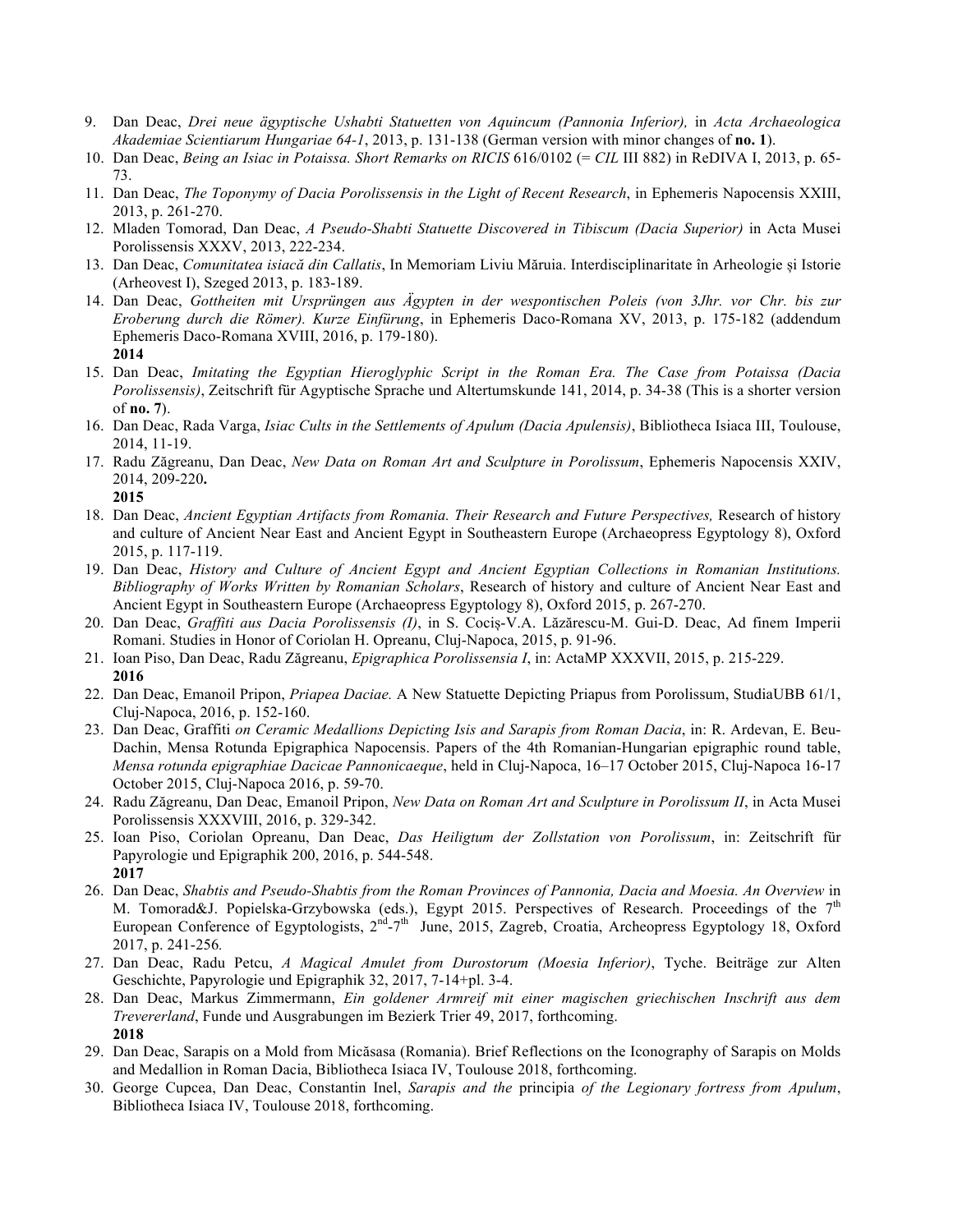- 31. Amoroso N. et al., *Chronique bibliographique. Supplément 2009-2015*, Bibliotheca Isiaca IV, Toulouse 2018, forthcoming.
- 32. Dan Dana, Dan Deac, *Un diplôme militaire fragmentaire du règne d'Hadrien découvert à Romita (Dacie Porolissensis)*, Zeitschrift für Papyrologie und Epigraphik, 2018.
- 33. Ioan Piso, Dan Deac, *Eine neue kaiserliche Statuenbasis von Buciumi und Caracallas Reise nach Dacia Porolissensis*, 23rd Limes Congress Proceedings Ingolstadt 2015, 2018.

### **Exhibition catalogue entries: 2016**

1. Dan Deac, Fecunditate și fertilitate. Priapus în Dacia, in: H. Pop (coord.), *Eros și sexualitate în Dacia romană. Catalog de expoziție*, Zalău, 2016, p. 48-52.

# **Book reviews:**

# **2016**

- 1. Florin Fodorean, *The Topography and the Landscape of Roman Dacia*, BAR International Series 2501, (Oxford, 2013), 147 p. In: Ephemeris Napocensis XXVI, 2016, p. 271-274. **2017**
- 2. Branislav Anđelković, Nicoleta Demian, *Colecția de antichități egiptene a Muzeului Banatului din Timișoara/ The Collection of Egyptian Antiquities in the Museum of Banat in Timișoara*, Bibiotheca Historica et Archaelogica Banatica LVIII, Ancart Publishing House, Timișoara 2016, 135 p. In: Journal of Ancient History and Archaeology 4.1. 2017, p. 112-114.
- 3. Donald Malcolm Reid, *Contesting Antiquity in Egypt. Archaeologies, Museums & the Struggle for Identities from World War I to Nasser*, The American University in Cairo Press, Cairo- New-York, 2015, 491 p. In: Journal of Ancient History and Archaeology 4.4. 2017, forthcoming.

# **Conferences, Colloquiums Symposia organized or part of the organizing team 2016**

- 1. National Symposium "*Muzeul la 65 de ani-Veșnic tânăr*" 6th-8th October 2016, Zalău (part of the organizing team).
- 2. International Conference *People of the Ancient World*, Cluj-Napoca, 13<sup>th</sup>-15<sup>th</sup> October, 2016 (part of the organizing team).

**2017**

3. Colloquium of the Young Historians organized by the History and Art County Museum of Zalău called *Dacia Porolissensis. Noi perspective privind civilizația romană la periferia Imperiului Roman*, Zalău 17-18th November 2017 (sole organizer).

# **Conferences, colloquia, symposia:**

# **a. National**

- **2014**
- 1. Dan Deac, *Mai aproape de Regina Caeli. Inițieri și inițiați în misterele isiace în Dacia romană* (translated as *Closer to Dea Caeli. Initiations and Initiates in the Isiac Mysteries in Roman Dacia*), Symposion called *Si Deus si Dea. Noi perspective în cercetarea religiei în Dacia*, organized by Department of Ancient History an Archaeology, History and Philosophy Faculty, Babeș-Bolyai University, Cluj-Napoca, October 9<sup>th</sup>, Cluj-Napoca,
- 2. Dan Deac, *De ce nu îmi scrii înapoi? Scrisori ale soldaților din afara Egiptului către familiile din Egipt (sec. 2-3 p. Chr.)* (translated as *Why are you not responding to my letters? Letters send by Roman soldiers to their families in Egypt*), National Colloquium *Viaţa cotidiană a soldatului roman în castrele din Dacia*, organized by the History Museum of Turda, 18-19<sup>th</sup> October, Turda.
- 3. Rada Varga, Dan Deac (presented by R. Varga), *Cultele isiace în așezările romane de la Apulum*, Conference called *Zilele Universității A. I. Cuza Iași*, October 24th, Iași. **2015**
- 4. Radu Zăgreanu, Dan Deac (presented by R. Zăgreanu), *Tipologia altarelor votive de la* Porolissum (translated as *The Typology of the Roman Votive Altars from* Porolissum), National Colloquium *Arta romană între civil și cazon*, organized by the History Museum of Turda, Turda, 23-24<sup>th</sup> October. **2016**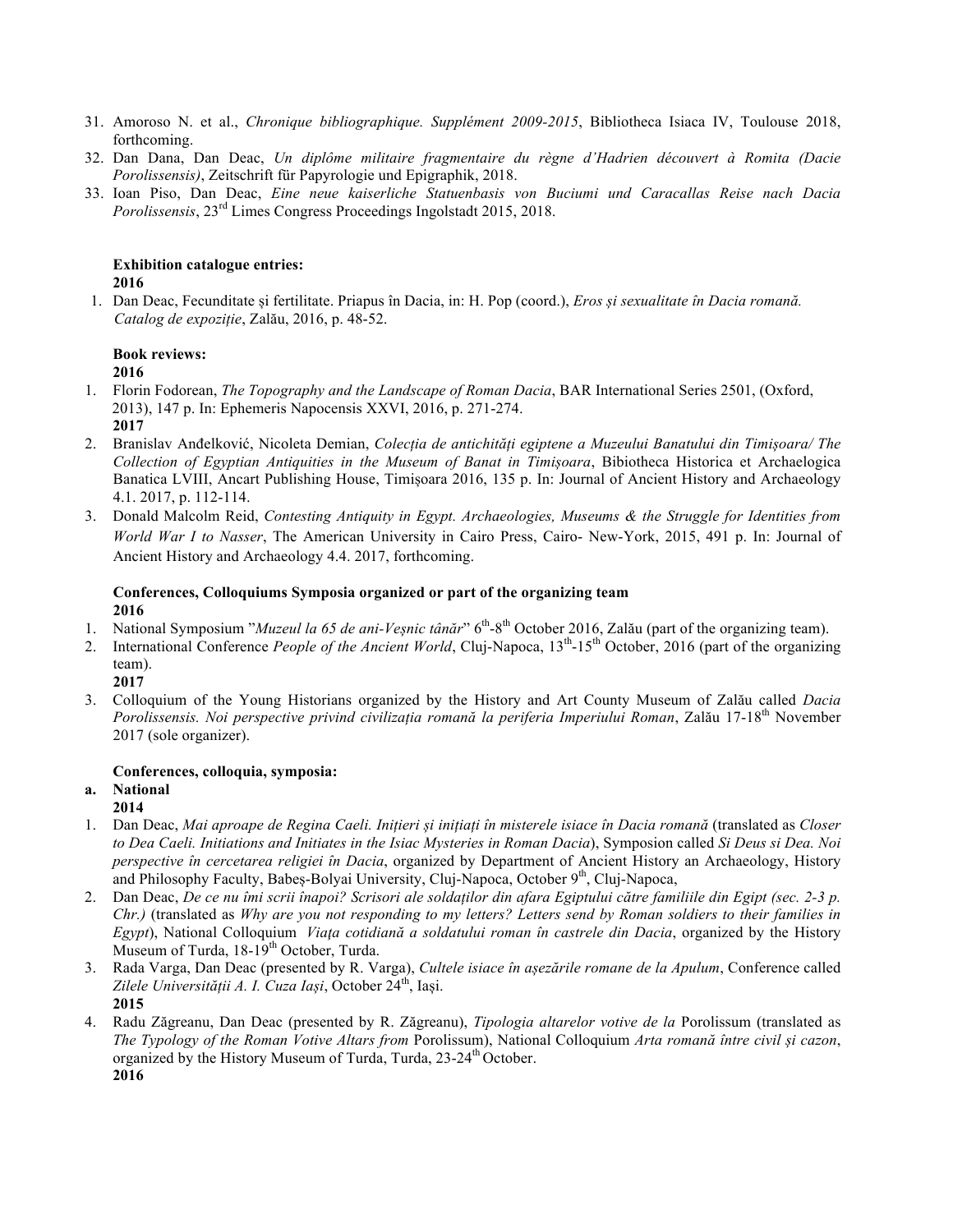- 5. Dan Deac, *Un tipar ceramic de la Micăsasa cu reprezentarea lui* Sarapis (translated as *A pottery mold with Sarapis representation discovered at Micăsasa*), National Conference *Art and Craftmanship. Pottery Workshops from the Roman Provinces of Dacia and Lower Moesia*, 23-25<sup>th</sup> June, Cluj-Napoca.
- 6. Radu Zăgreanu, Dan Deac, Emanoil Pripon (presented by R. Zăgreanu and D. Deac), *Date noi privind arta și sculptura la Porolissum (II)* (translated as *New Data on the Roman Art and Sculpture in Porolissum (II)*) National Symposium *Muzeul la 65 de ani-Veșnic tânăr* 6th-8th October, Zalău.
- 7. Dan Băcueț-Crișan, Sanda Băcueț-Crișan, Dan Deac (presented by D. Deac), *Despre castrele de marș din pământ și lemn de la Zalău -Michelin / Dealul Lupului* (translated as *About two turf and timber forts from Zalău-Michelin/Dealul Lupului*), National Collocvium *Limes Forum V*, București 15-17 decembrie. **2017**
- 8. Dan Deac, *O notă privind P. Oxy. XLVII 3367* (translated as *A Note on P. Oxy. XLVII 3367*), National Colloquium organized by the Museum of Turda *Dacia în contextul crizei de la mijlocul secolului al III-lea d. Hr.*, 3-4<sup>th</sup> November, Turda.
- 9. Dan Deac, *Comunitatea palmyreană la Porolissum și în restul Daciei Porolissensis* (translated as *The Palmyrean Community in Porolissum and the rest of Dacia Porolissensis*)*,* Colloquium of the Young Historians organized by the *History and Art County Museum of Zalău*, 17-18th November, Zalău. **International**

# **2011**

- 1. Dan Deac, *An Egyptianizing Monument from Dacia Porolissensis*, at the conference *Current Research in Roman Dacia: Archaeology on the Fringes of the Roman Empire*, organized by Dr. Eric de Sena, Head of Art& History Department, John Cabot University, May 25<sup>th</sup>, Rome, Italy. **2012**
- 2. Dan Deac, *The Cult of Isis and its Sources in Roman* Dacia, at the conference *The VIIth Conference for Young Roman Archaeologists in Szombathely*, organized by the *Iseum Savariense Center of Research and Archaeological Collection* 6-8 II. Rákóczi Ferenc Str., 15-17th November, Szombathely, Hungary. **2014**
- 3. Dan Deac, *Sanctuaries and Temples of Isis and Sarapis in Dacia*, International Colloquim *Isis, Sarapis, Mithras. Multidisziplinäre Perspektiven IV*, Internationale Doktorandenwerkstatt zu Isis-bezogenen Kultpraktiken organized by L. Bricault, V. Gasparini, J. Rüpke, Erfurt University, 19-20<sup>th</sup> May, Erfurt, Germany.
- 4. Dan Deac, *Isiac Finds in Local Context.* Aegyptiaca *from* Dacia Porolissensis (*In absentia*), in the Panel organizes by V. Gasparini and E. Mol, *Tracing Egypt out of Egypt. A Diachronic Approach*, EAA, 13<sup>th</sup> September 2014, Istanbul, Turkey.

**2015**

- 5. Dan Deac, *Isis on the Frontiers. The Isiac Community in Potaissa (Dacia Porolissensis)*, *International Congress Limes. 23rd Limes Congress*, 12th-23rd September, Ingolstadt, Germany.
- 6. Dan Deac, *The Isiac Cults from Pannonia to Dacia. Diffusion of the cults or not?*, international collocquium *Mensa Rotonda Epigraphiae Dacicae Pannonicaque* organized by the Faculty of History and Philosophy, 16-17th October, Cluj-Napoca, Romania.

**2016**

- 7. Dan Deac, *A shabti statuette from Moldavia*, *International Symposium of Archaeology and History. In memoriam Constantini Daicoviciu*, 42nd Edition, 9-12th March, Băile Herculane, Caraş Severin County, Romania.
- 8. International Conference *People of the Ancient World*, Cluj-Napoca, 13<sup>th</sup>-15<sup>th</sup> October 2016, with the title: *Some notes on the population of Dacia Porolissensis. The Dacians in Dacia Porolissensis.* **2017**
- 9. Radu Zăgreanu, Dan Deac, *Hadrian and the Epigraphic Monuments in Roman Dacia*, International Conference *Hadrianus MCM- History of an Ancient Career*, organized by the Aquincum History Museum of Budapest 7-9<sup>th</sup> November, Budapest, Hungary. **2018**
- 10. Dan Deac, *Osiris. True of Voice, King of the Gods. The Use and Perception of Osiris` imagery in the provinces of Pannonia, Dacia and Moesia*, international congress TRAC 2018 (Theoretical Roman Archaeology Conference), 12–14 April 2018 panel: Egypt on the Move: New Meanings of Space and Place in Local Contexts organized by L. Mazurek and S. Pearson, Edinburgh, Scotland.
- 11. Dan Augustin Deac, Ștefan Honcu and Dan Elefterescu (presented by D. Deac), *The Stamps and tituli picti of the Dressel 24 similis amphorae from Durostorum (Moesia Inferior)*, 31st International Congress *Rei Cretariae Romanae Faustorum, Making Roman Pottery: economic relationships between local and imported products*, 23rd-30<sup>th</sup> September, Cluj-Napoca, Romania.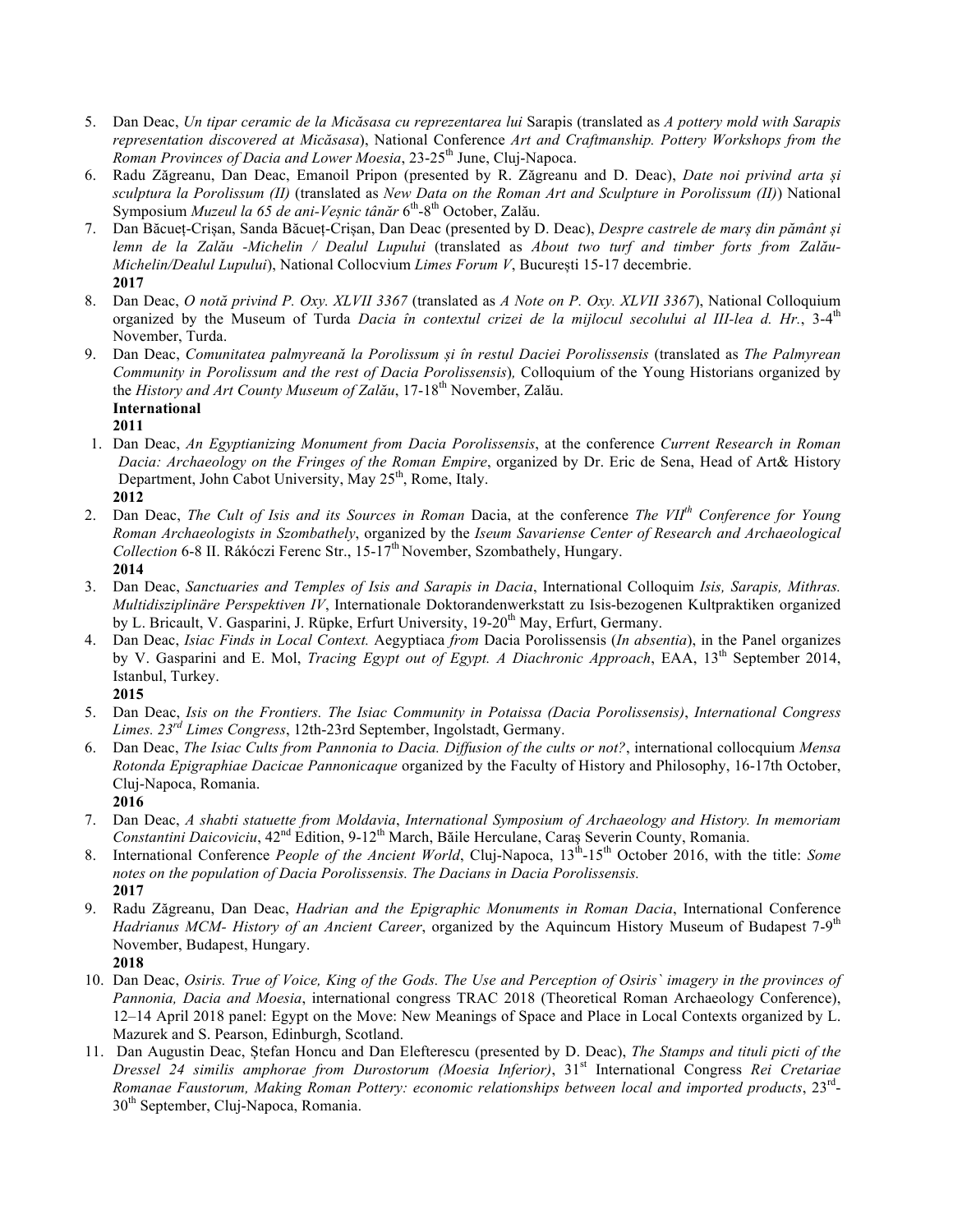**Posters 2013**

- 1. Dan Deac, *Aegyptiaca Monuments from the Roman Danube Area. Egyptian Imports or Imitations in Local Contexts*, the *XIIIth Colloquium on Roman Provincial Art, Bucharest-Alba Iulia-Constanța, May 28th- June 3rd*, organized by the Vasile Pârvan Institute of Archaeology, Bucharest, Romania.
	- **2017**
- 2. Dan Deac, *The Egyptian Theophoric Personal Names in the Danubian Provinces of the Roman* Empire, *XVth International Congress of Greek and Latin Epigraphy. Languages – Culture of Writing – Identities in Antiquity*, 28<sup>th</sup> August –September 1<sup>st</sup>, Vienna, Austria. https://epicongr2017.univie.ac.at

# **Archaeological Field Excavations:**

Registered as a professional archaeologist in the Archaeological Register of the Ministry of Culture and National Identity/ Administration of the Archaeological Research System of Romania, reg. no. AM-S-860 (Specialist), see below: http://arh.cimec.ro/RegistruArheologi.asp

*Skills*: Use of GPS; Total Station; Corel.

# **Archaeological Reports:**

- 1. C. H. Opreanu-V.A. Lăzărescu- S. I. Cociș-D. Blaga-D. Deac-M. Gui-C. Onofrei, Jac, com. Creaca, jud. Sălaj [Porolissvm], Punct: Pomet, in Cronica Cercetărilor Arheologice din România (Campania 2013), București 2014, p. 68-69, no. 43.
- 2. C. H. Opreanu-V.A. Lăzărescu-C. Onofrei-D. Blaga-D. Deac-M. Gui-H. Pop, Mirșid, sat Moigrad, Porolissum-Pomătul Jacului, jud. Sălaj, Punct: Sub Ferice/Drumul Vacilor, Porolissum, Cronica Cercetărilor Arheologice din România (Campania 2013), București 2014, p. 183, no. 120.
- 3. H. D. Pop- E. Pripon-D. Deac- D. Tamba, Porolissum, com. Mirșid-Creaca, jud. Sălaj, Punct: Porolissum, Moigrad-Jac, Cronica Cercetărilor Arheologice din România (Campania 2014), București 2015, p. 118-119, no. 63.
- 4. I. Bejinariu- D. Băcueț- H. Pop- D. Deac- D. Sana- V. Georgescu- A. Heroiu, Autostrada Lugoj-Deva, lot 2, Km. 46+550-46+900, sat Margina, com. Margina, jud. Timiș, Punct: ,,Dealul Trâmbiței", Cronica Cercetărilor Arheologice din România (Campania 2014), București 2015, p. 167-169, no. 93.
- 5. H. D. Pop- I. Bejinariu- D. Băcueț- D. Deac, Șimleu Silvaniei, județ Sălaj, Punct: Observator, in Cronica Cercetărilor Arheologice din România (Campania 2015), București 2016, p. 184-185, no. 105.
- 6. D. Băcueț-Crișan- S. Băcueț-Crișan-I. Bejinariu- V. D. Culic-D. A. Deac, mun. Zalău, Punct: "Str. Lupului nr. 43" (Dealul Lupului/Michelin), , in Cronica Cercetărilor Arheologice din România (Campania 2015), București 2016, p. 214- 215, no. 117.
- 7. F. Marcu- G. Cupcea- D.A. Deac-E. De Sena, Bozna, Treznea commune, Sălaj County, in Cronica Cercetărilor Arheologice din România (Campania 2015), București 2016, p. 221-222, no. 119.
- 8. I. Bejinariu, D. Băcueț-Crișan, D. A. Deac, Jac, com. Creaca, jud. Sălaj, Punct: ..Dealul Cămnin", in Cronica Cercetărilor Arheologice din România (Campania 2016), București 2017, p. 78-79, no. 39.
- 9. D. Băcueț-Crișan, S. Băcueț-Crișan, D. A. Deac, Mun. Zalău, Punct: ,,Str. Lupului, nr. 43" (Dealul Lupului/Michelin), in Cronica Cercetărilor Arheologice din România (Campania 2016), București 2017, p. 220, no. 123.

**Archaeological Field Work** (2 weeks or more spent on one particular site or more): **2006:**

- 1. RO- Căşeiu (*Samum*)- Civilian Settlement (*vicus militaris*)- Conf. Dr. Dan Isac, Babeș- Bolyai University, July 3rd- August 4th.
- 2. RO- Cluj- Napoca (*Napoca*)- Roman Town- Archaeological Rescue Excavation, Central Store-extension, Conf. Dr. Alexandru Diaconescu, Babeș- Bolyai University. November 13th- December 9th.
- **2007:**
- 3. RO- Căşeiu (*Samum*)- Civilian Settlement (*vicus militaris*)- Conf. Dr. Dan Isac, Babeș- Bolyai University. July 2nd- August 14th.

## **2008:**

- 4. RO- Căşeiu (*Samum*)- Roman Fort-*Porta Praetoria*, Conf. Dr. Dan Isac, Babeș- Bolyai University. July 7th August 11th.
- 5. RO- Stolna (Cluj County)- Bronze age excavation, Early Iron Age excavation, archaeological rescue excavation of Highway A 3, Dr. Adrian Ursuţiu and Dr. Sorin Cociș, History of Art and Archaeology Institute, Cluj-Napoca . September 22nd- October 16th.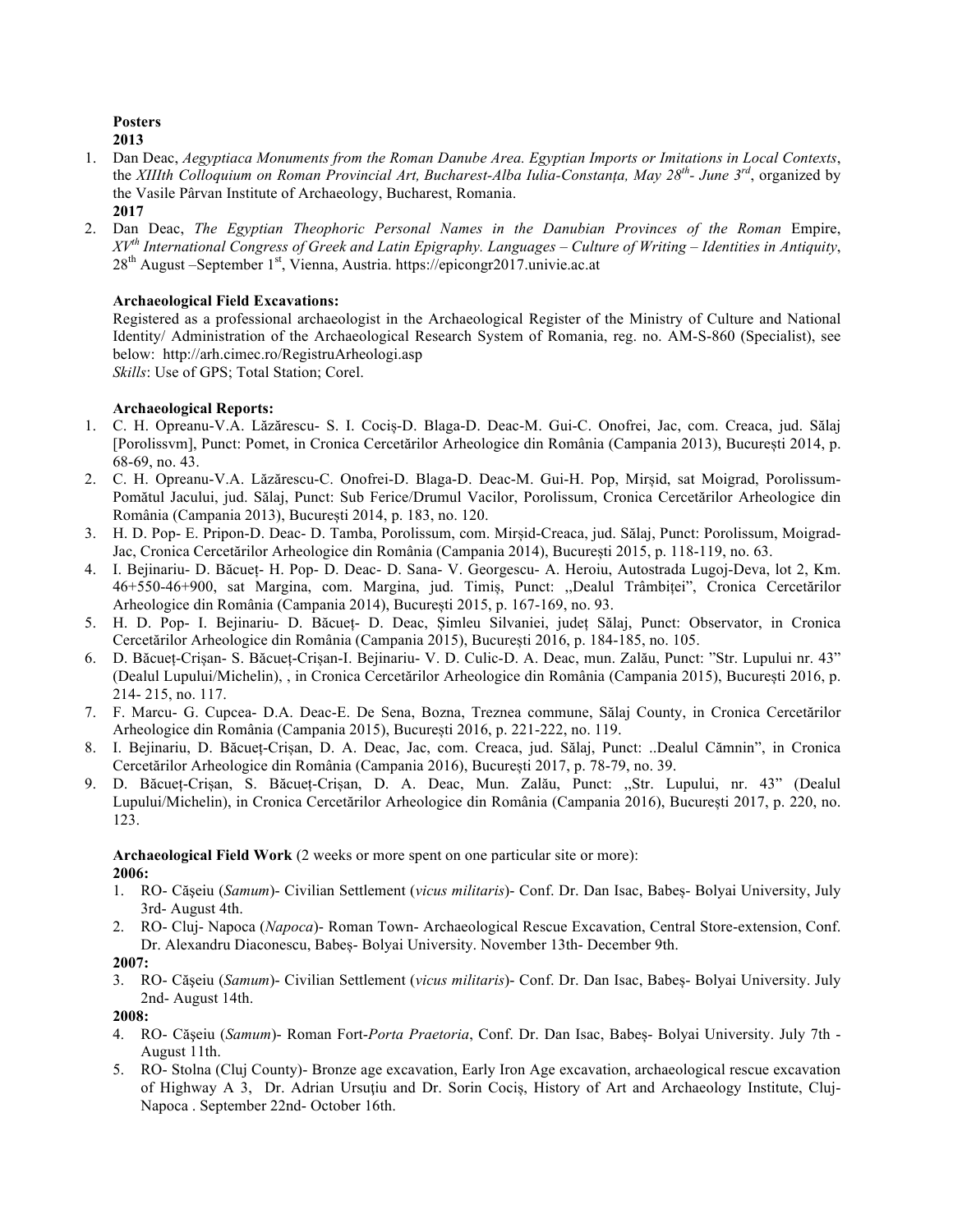6. GER- Köching, Ilmedorf (Bavaria)- Rescue Excavation Bronze Age *tumuli*, Neolithic Necropolis, Hallstadt C settlement.- Dr. Roland Gläser, S.C. Rune. S.R.L. November 7th- 29th.

- 7. RO- Cluj- Napoca (*Napoca*)- Roman Town- Rescue excavation at the adress 29 Ferdinand st.- Dr. Viorica Rusu- Bolindeț, Transylvania National History Museum, Cluj- Napoca. April 15th- May 15th.
- 8. RO- Căşeiu (*Samum*)- Civilian Settlement (*vicus militaris*)- Conf. Dr. Dan Isac, Babeș- Bolyai University. July 6th- August 3rd.
- 9. RO- Sarmizegetusa (*Colonia Dacica Sarmizegetusa*)- *forum vetus* Conf. Dr. Alexandru Diaconescu, Babeș-Bolyai University. August 10th- September 1st.
- 10. RO- Moigrad (*Porolissum*)- *forum* Dr. Alexandru V. Matei, History and Art County Museum, Zalău. September 14th- 25th.
- 11. RO- Gherla- Roman civilian settlement adjacent to the Roman Fort of *Ala II Pannoniorum*, Hallstadt settlement, Slavic settlement- point *La grajduri*, Dr. Dorin Alicu, National History of Transylvania Museum, October to November.

**2010**:

- 12. RO- Gherla- Roman civilian settlement adjacent to the Roman Fort of *Ala II Pannoniorum*, Hallstadt settlement, Slavic settlement- point *La grajduri*, Dr. Dorin Alicu, National History of Transylvania Museum, April-May.
- 13. RO- Moigrad (*Porolissum*)- Roman Fort, *cisterna* (building C3) Nord West of the *Principia* Babeș- Bolyai University, Erasmus Mithraeum Project- August 2nd- 14th.
- 14. RO- Recue Excavation Arad- Timișoara Highway, Km 28, Sarmatian Necropolis, Dr. Adrian Ursuțiu and Dr. Sorin Cociș, History of Art and Archaeology Institute, Cluj- Napoca, August 16th- 28th.
- 15. RO- Recue Excavation Arad- Timișoara Highway, Arad By-pass, Sarmatian settlement and Celtic Necropolis, Dr. Adrian Ursuțiu and Dr. Sorin Cociș, History of Art and Archaeology Institute, Cluj- Napoca, August 29th-September 18th.
- 16. RO- Turda, Cluj- County Rescue excavation Biserica Reformată, Medieval church and *necropolis*, hired by S.C. Damasus S.R.L., Dr. Daniela Marcu. November 1st- 13th.

**2011:**

- 17. RO- Feleacu, Cluj County , Rescue excavation at Sf. Ștefan cel Mare Orthodox Church, Medieval church and *necropolis*, S.C. Damasus S.R.L., Dr. Daniela Marcu. March 14th-26th.
- 18. AUT- Petronell/Bad-Deutsch Altenburg, Austria (*Carnuntum*) Dr. Franz Hümer (head supervisor): August 1st-31th- Roman Town, House 4 (Zivilstadt Carnuntum, Petronell), Dr. Andreas Konecni.
- 19. AUT- Petronell/Bad-Deutsch Altenburg, Austria (*Carnuntum*) Dr. Franz Hümer (head supervisor): September 1st-30th- Roman Legionary Amphitheater of the Legionary Fort of *Carnuntum* (Bad- Deutch Altenburg), Dr. Dimitrious Boulazikis.

**2012:**

- 20. RO- Moigrad (*Porolissum*)- Roman Fort- B6 Building- August 6th- September 30th.
- 21. RO- Suceagu- Roman and post Roman rural settlement- October 8th- 21st.
- 22. RO- Cluj- Napoca (*Napoca*)- Roman Town- Archaeological survey- Conf. Dr. Alexandru Diaconescu, Babeș-Bolyai University. October 22nd- November 30th.

**2013:**

- 23. RO- Moigrad (*Porolissum*)- ,,Drumul vacilor" rescue excavation- Dr. Coriolan Horațiu Opreanu, History of Art and Archaeology Institute, Cluj- Napoca, June 6<sup>th</sup>- August 31<sup>st</sup>.
- 24. RO- Moigrad (*Porolissum*)- Roman Fort- B6 Building and C8 buildings- September 1st-30th. Member of the scientific team conducting the archaeological excavations in the Roman settlement of *Porolissum* (Moigrad/Jac, Sălaj county, Romania)- Roman *vicus* and B6 and C8 buildings in the Roman fort. Head of excavations: Dr. Coriolan Horațiu Opreanu, History of Art and Archaeology Institute, Cluj- Napoca.

### **2014**:

- 25. RO- Bătești- Timiș County, Lugoj-Deva Highway rescue excavation, Late Bronze Age-Early Hallstadt settlement, Dr. Cristian Virag, Satu-Mare County Museum, May 7th-31st.
- 26. RO- Moigrad (*Porolissum*)- Member of the scientific team conducting the archaeological excavations in the Roman settlement of *Porolissum* (Moigrad/Jac, Sălaj county, Romania)- Roman Fort Roads and Roman Customs. July  $15^{th}$ -October  $15^{th}$ .

27. RO-Șimleu Silvaniei-Sălaj County, "Sub Observator" Road rescue excavation, Late Bronze Age-Hallstadt fortification, Dr. H. Pop, History and Art County Museum, 31 March-July  $8<sup>th</sup>$ .

**<sup>2009:</sup>**

**<sup>2015</sup>**